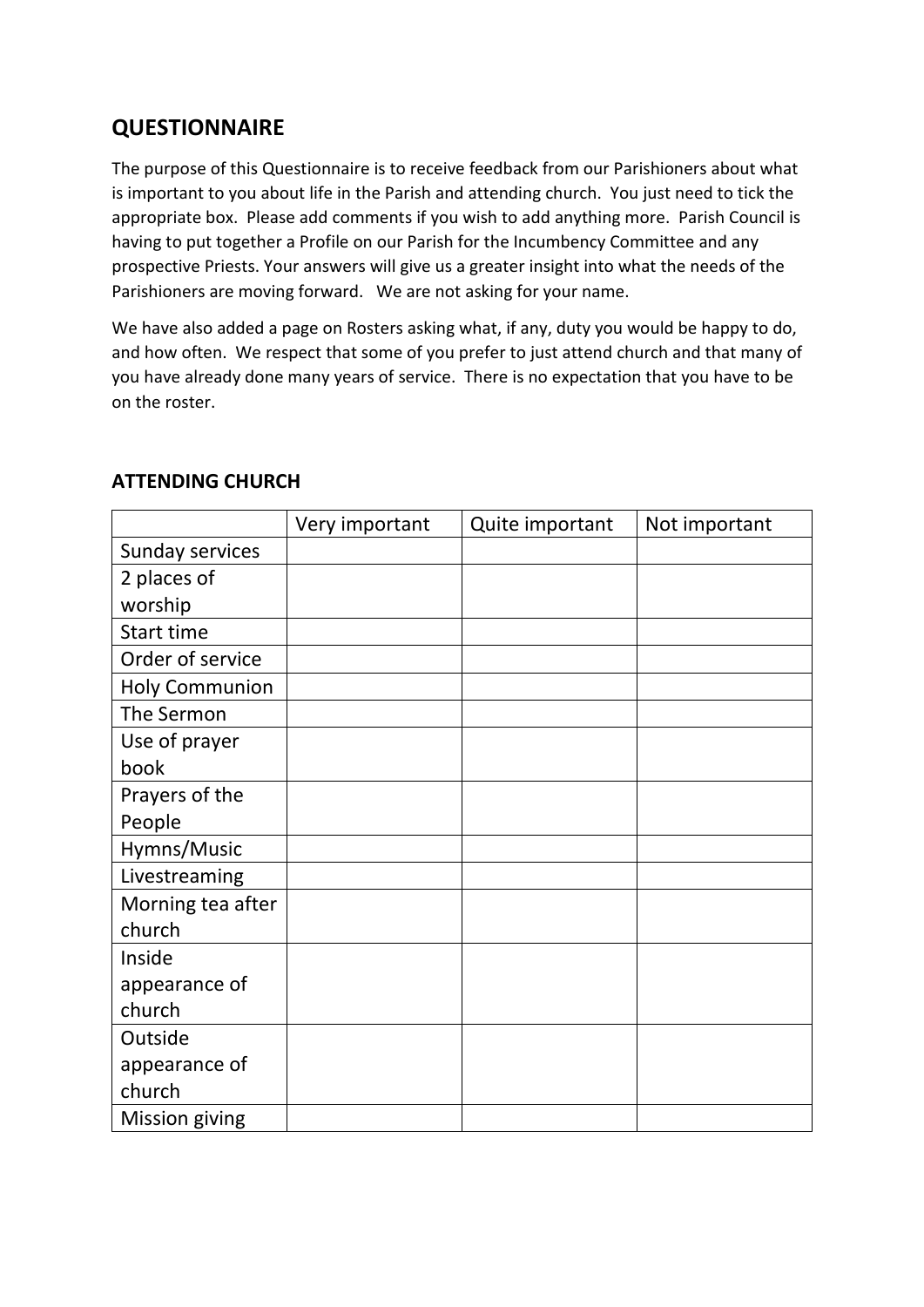Added suggestions/comments:

## **BUILDINGS**

|                        | <b>Very important</b> | <b>Quite important</b> | Not important |
|------------------------|-----------------------|------------------------|---------------|
| St George's            |                       |                        |               |
| <b>Church</b>          |                       |                        |               |
| Queenscliff            |                       |                        |               |
| Maintenance            |                       |                        |               |
| Appearance -           |                       |                        |               |
| outside                |                       |                        |               |
| Accessibility          |                       |                        |               |
| <b>St James Church</b> | Very important        | <b>Quite important</b> | Not important |
| <b>Point Lonsdale</b>  |                       |                        |               |
| Maintenance            |                       |                        |               |
| Appearance -           |                       |                        |               |
| outside                |                       |                        |               |
| Accessibility          |                       |                        |               |
|                        |                       |                        |               |

Comments:

………………………………………………………………………………………………………………………… ………………………………………………………………………………………………………………………… ………………………………………………………………………………………………………………………… …………………………………………………………………………………………………………………………